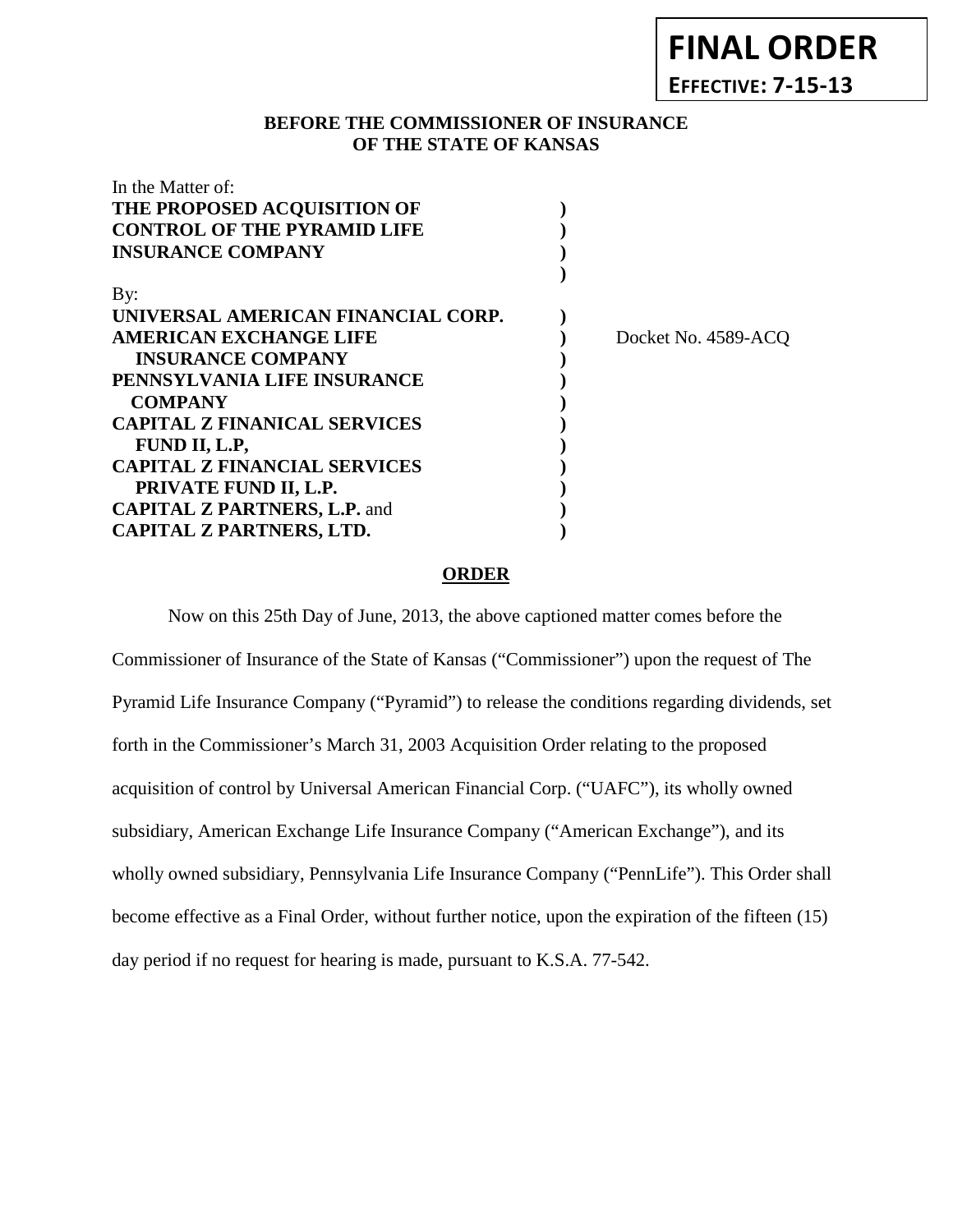#### **FINDINGS OF PUBLIC INTEREST AND POLICY**

- 1. The Commissioner's Findings of Public Interest and Policy as set forth in the March 31, 2003 Order are hereby incorporated by reference into this Order.
- 2. The Commissioner finds and declares that public and policyholder interest is served by granting Pyramid's request to release the condition regarding dividends as set forth in the March 31, 2003 Acquisition Order.

#### **FINDINGS OF FACT**

- 1. The Findings of Fact and Conclusions of Law as set forth in the March 31, 2003 Acquisition Order are hereby incorporated by reference into this Order.
- 2. The Commissioner finds that Pyramid is in compliance with conditions set forth in the March 31, 2003 Acquisition Order.
- 3. The Commissioner finds that public and policyholder interests are hereby served by releasing Pyramid from the dividend restriction set forth in the March 31, 2003 Acquisition Order.

#### **IT IS THERFORE ORDERED BY THE COMMISSIONER OF INSURANCETHAT:**

- 1. The conditions set forth in Item 1(c) of the March 31, 2003 Acquisition Order; which provides, "Pyramid shall pay dividends only when: (1) such dividends can be paid from net gain from operations, including income from investments; and (2) Pyramid's RBC level will remain at four hundred percent (400%) or more after the payment of such dividends, unless the Commissioner, upon written request allows otherwise"; are hereby released without further restrictions.
- 2. The Commissioner retains jurisdiction over the subject matter of this proceeding and over the parties for the purpose of entering such further order(s) as may be deemed proper.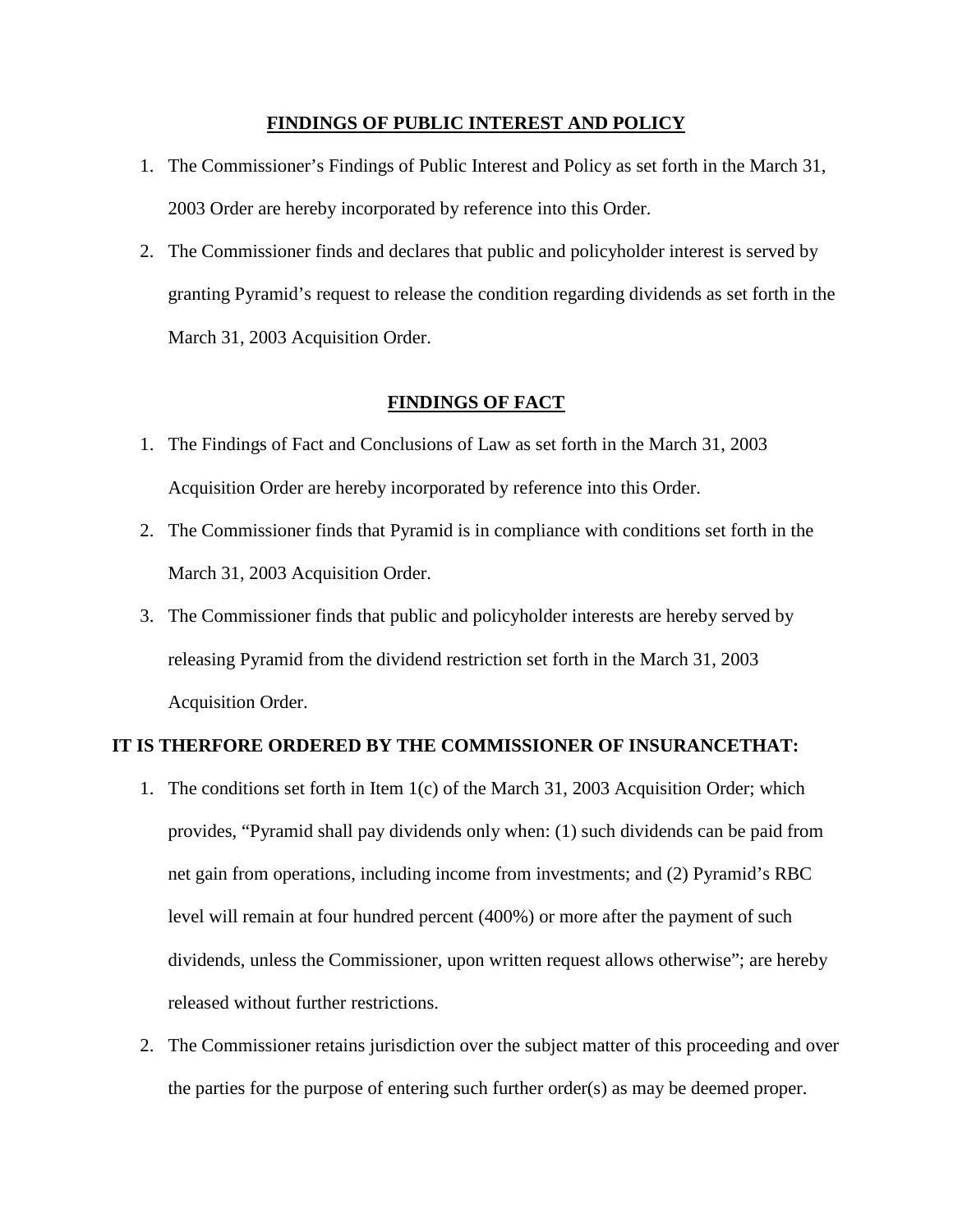## **IT IS SO ORDERED THIS \_\_25th\_\_\_ DAY OF JUNE, 2013, IN THE CITY OF TOPEKA, COUNTY OF SHAWNEE, STATE OF KANSAS.**



\_/s/ Sandy Praeger\_\_\_\_\_\_\_\_\_\_\_\_\_\_\_\_\_\_ Sandy Praeger Commissioner of Insurance

BY:

 $\frac{1}{s}$  John Wine John Wine General Counsel

## **NOTICE OF RIGHTS**

Pyramid Life Insurance Company ("Pyramid") is entitled to a hearing pursuant to K.S.A. 77-537 of the Kansas Administrative Procedures Act. If Pyramid desires a hearing, it must file a written request for such hearing with:

John Wine, General Counsel Kansas Insurance Department 420 S.W.  $9^{th}$  Street Topeka, Kansas 66612

This request must be filed within fifteen (15) days from the date of services of this Order.

If Pyramid requests a hearing, the Kansas Insurance Department will notify Pyramid of the time and place of the hearing and information on procedures, right of representation, and other rights of parties relating to the conduct of the hearing, before commencement of the same.

If a hearing is not requested in the time and manner stated above, this Order shall become effective as a Final Order, without further notice, upon the expiration of time for requesting a